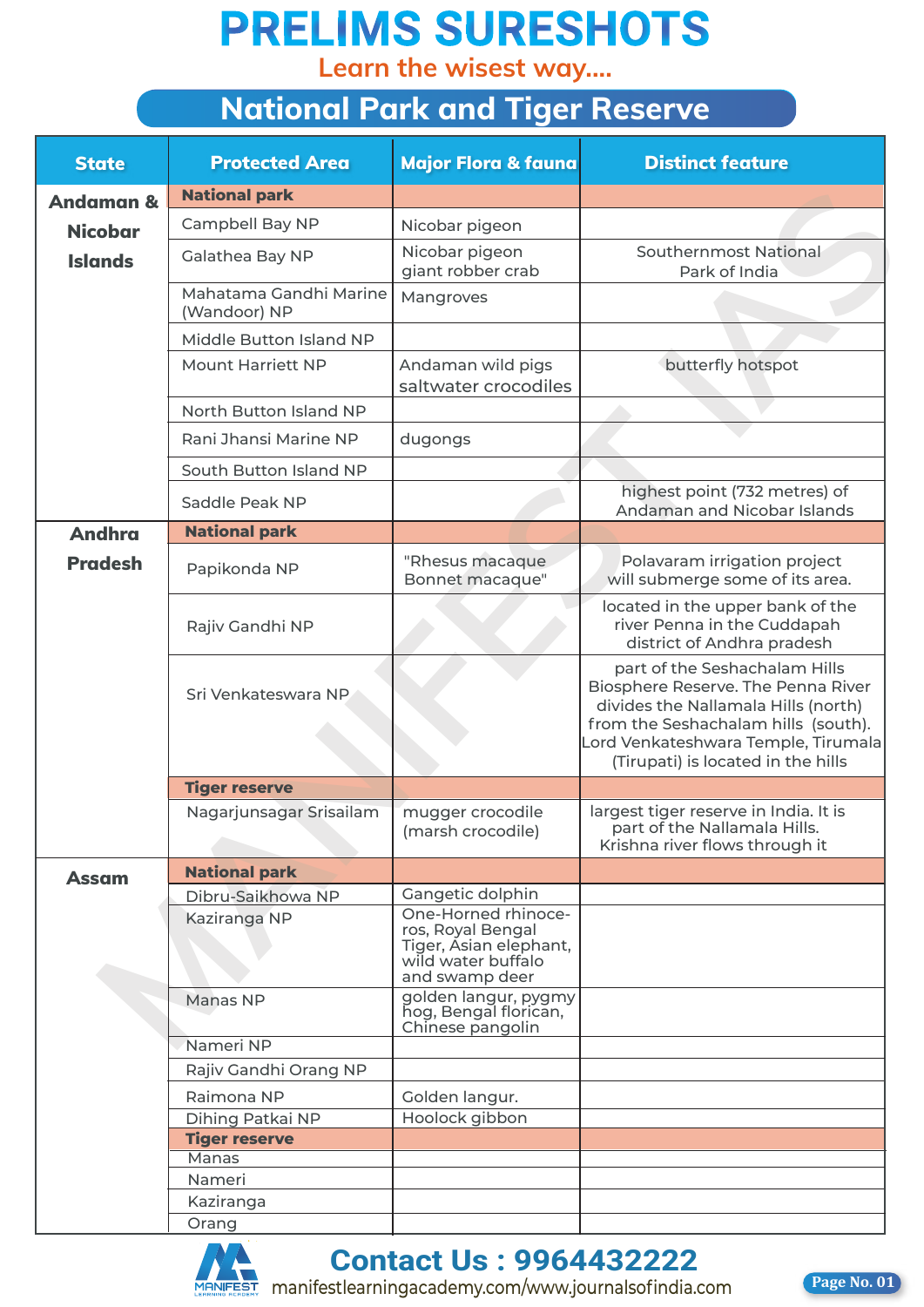**Learn the wisest way....**

#### **National Park and Tiger Reserve**

| <b>State</b>        | <b>Protected Area</b>                 | Major Flora & fauna                                                                                                                                     | <b>Distinct feature</b>                                                                                                                                                                                             |
|---------------------|---------------------------------------|---------------------------------------------------------------------------------------------------------------------------------------------------------|---------------------------------------------------------------------------------------------------------------------------------------------------------------------------------------------------------------------|
| <b>Arunachal</b>    | <b>National park</b>                  |                                                                                                                                                         |                                                                                                                                                                                                                     |
| <b>Pradesh</b>      | <b>Mouling NP</b>                     | takin.red panda                                                                                                                                         | Part of Dihang-Dibang Biosphere<br>Reserve. The Siyom river flows<br>through it which joins<br>Siang (brahmaputra)                                                                                                  |
|                     | Namdapha NP                           | Namdapha flying<br>squirrel, Asiatic black<br>bear, red panda,<br>musk deer, hog deer,<br>bharal (blue sheep).<br>Also has extensive<br>bamboo coverage | Noa Dihing River flows through it.<br>It is located between Mishmi hills<br>& Patkai range with a elevation range<br>between 200 to 4500 metres. It<br>has vegetation zones from<br>evergreen to Alpine vegetation. |
|                     | <b>Tiger reserve</b>                  |                                                                                                                                                         |                                                                                                                                                                                                                     |
|                     | Namdapha                              |                                                                                                                                                         |                                                                                                                                                                                                                     |
|                     | Pakke                                 |                                                                                                                                                         | Kameng River in the west and<br>north, and by Pakke River in the east                                                                                                                                               |
|                     | Kamlang                               |                                                                                                                                                         | Kamlang River flows through it                                                                                                                                                                                      |
| <b>Bihar</b>        | <b>National park</b>                  |                                                                                                                                                         |                                                                                                                                                                                                                     |
|                     | Valmiki NP                            | Indian rhinoceros,<br>barking deer                                                                                                                      | 'It is located at the India-Nepal border.<br>River Gandak flows to the west."                                                                                                                                       |
|                     | <b>Tiger reserve</b>                  |                                                                                                                                                         |                                                                                                                                                                                                                     |
|                     | Valmiki                               |                                                                                                                                                         |                                                                                                                                                                                                                     |
|                     | <b>National park</b>                  |                                                                                                                                                         |                                                                                                                                                                                                                     |
| <b>Chhattisgarh</b> | <b>Guru Ghasidas NP</b>               |                                                                                                                                                         | The park is named after Guru<br><b>Chasidas of the Satnami sect</b>                                                                                                                                                 |
|                     | Indravati NP                          |                                                                                                                                                         | Indravati River flows along the<br>southern boundary of the reserve                                                                                                                                                 |
|                     | Kanger Valley NP                      |                                                                                                                                                         | Kanger River flows through it.                                                                                                                                                                                      |
|                     | <b>Tiger reserve</b>                  |                                                                                                                                                         |                                                                                                                                                                                                                     |
|                     | Indravati                             | Wild Asian buffalo,<br>Indian bison                                                                                                                     |                                                                                                                                                                                                                     |
|                     | Udanti-Sitanadi                       | wild water buffalo                                                                                                                                      | Sitanadi River and Udanti River flows<br>through it. Both are tributaries<br>of Mahanadi                                                                                                                            |
|                     | Achanakmar                            | chinkara, nilgai.                                                                                                                                       | part of the Achanakmar-<br>Amarkantak Biosphere Reserve.                                                                                                                                                            |
| Goa                 | <b>National park</b>                  |                                                                                                                                                         |                                                                                                                                                                                                                     |
|                     | Mollem NP                             | mouse deer, slender<br>loris                                                                                                                            | Mandovi river flows through it.<br>Also it forms Dudh sagar<br>falls within this NP                                                                                                                                 |
| Gujarat             | <b>National park</b>                  |                                                                                                                                                         |                                                                                                                                                                                                                     |
|                     | Vansda NP                             | Indian giant squirrel<br>(Malabar giant<br>squirrel)                                                                                                    | The Ambika River forms<br>boundary. Located in Sahyadri<br>range in the Western Ghats.                                                                                                                              |
|                     | Blackbuck (Velavadar) NP              | savanna grassland                                                                                                                                       |                                                                                                                                                                                                                     |
|                     | <b>Gir NP</b>                         | Asiatic lions, mugger<br>crocodile                                                                                                                      |                                                                                                                                                                                                                     |
|                     | Marine (Gulf of Kachchh)<br><b>NP</b> |                                                                                                                                                         |                                                                                                                                                                                                                     |



**Contact Us : 9964432222 Contact Us : 9964432222**

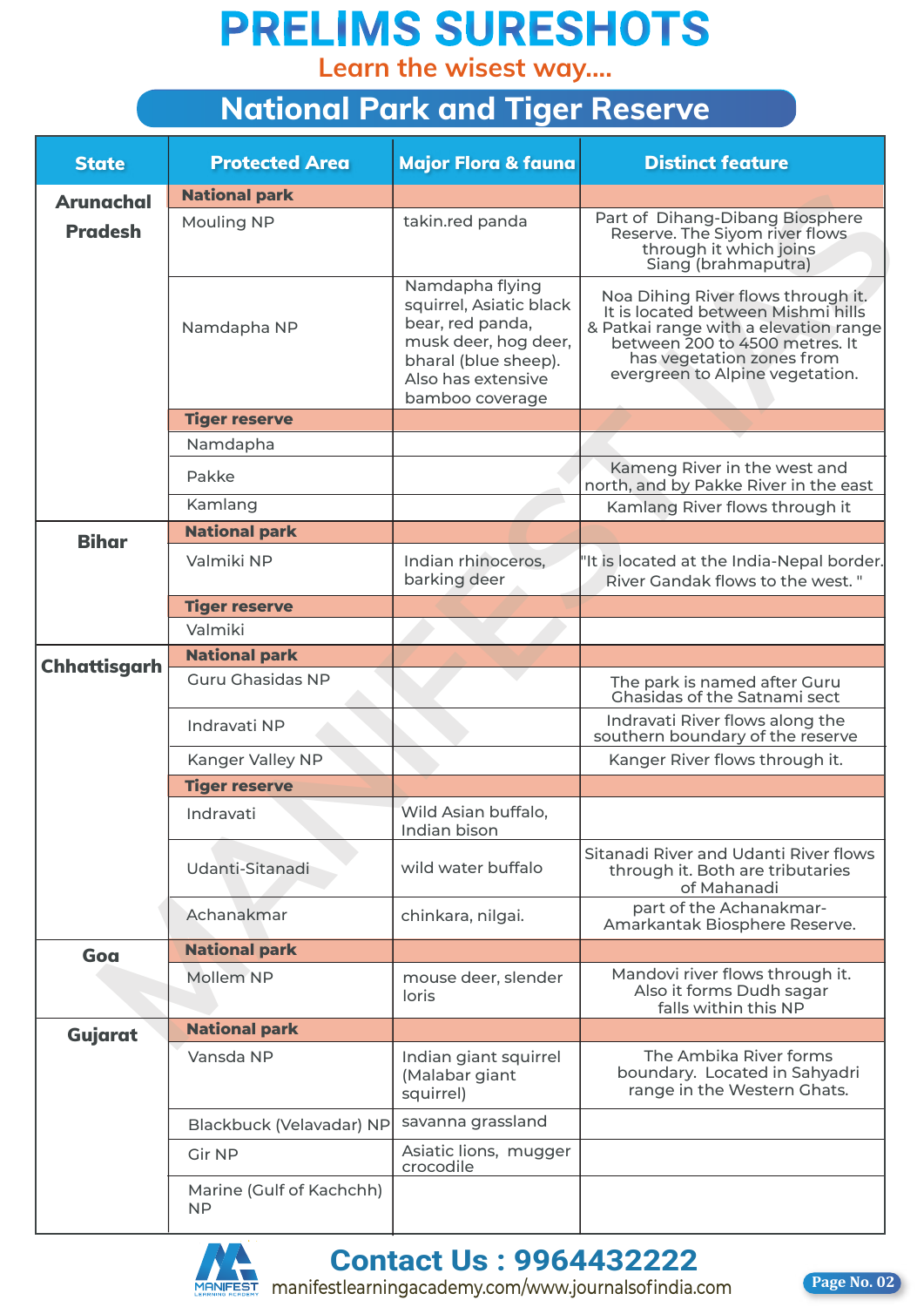**Learn the wisest way....**

#### **National Park and Tiger Reserve**

| <b>State</b>       | <b>Protected Area</b>           | Major Flora & fauna                                          | <b>Distinct feature</b>                                                                                                                                                                            |
|--------------------|---------------------------------|--------------------------------------------------------------|----------------------------------------------------------------------------------------------------------------------------------------------------------------------------------------------------|
| <b>Haryana</b>     | <b>National park</b>            |                                                              |                                                                                                                                                                                                    |
|                    | Kalesar NP                      | Asiatic elephant                                             | Yamuna River flows to the east.<br>It is also contiguous to<br>Simbalbara National Park<br>in Himachal Pradesh.                                                                                    |
|                    | Sultanpur NP                    |                                                              |                                                                                                                                                                                                    |
| <b>Himachal</b>    | <b>National park</b>            |                                                              |                                                                                                                                                                                                    |
| <b>Pradesh</b>     | Great Himalayan NP              | Blue sheep,<br>Himalayan brown<br>bear, Himalayan tahr       | It is present in Kullu valley,<br>Beas river flows along the valley                                                                                                                                |
|                    | Inderkilla NP                   | Himalayan Ibex<br>(Siberian Ibex                             | Chenab river flows just a few<br>kilometres to the north of the park                                                                                                                               |
|                    | Khirganga NP                    |                                                              | Located in between the Great<br>Himalayan National Park (GHNP)<br>and Pin Valley National Park.                                                                                                    |
|                    | Pin Valley NP                   | Dry alpine and scrub                                         | Pin river flows through it. Tributary<br>of Spiti river which joins River Sutlej.                                                                                                                  |
|                    | Simbalbara NP                   |                                                              |                                                                                                                                                                                                    |
| <b>Jammu &amp;</b> | <b>National park</b>            |                                                              |                                                                                                                                                                                                    |
|                    | City Forest (Salim Ali) NP      |                                                              |                                                                                                                                                                                                    |
| <b>Kashmir</b>     | Dachigam NP                     | Hangul (Kashmir<br>stag), Musk deer.                         | Located to the east of Srinagar.<br>Present in Zabarwan range.                                                                                                                                     |
|                    | Kishtwar NP                     | conifer forests, alpine<br>scrub and meadows                 |                                                                                                                                                                                                    |
| <b>Jharkhand</b>   | <b>National park</b>            |                                                              |                                                                                                                                                                                                    |
|                    | Betla NP                        | mouse deer                                                   | The North Koel River<br>flows to the north of NP.                                                                                                                                                  |
|                    | <b>Tiger reserve</b>            |                                                              |                                                                                                                                                                                                    |
|                    | Palamau                         |                                                              | It is part of Betla National Park                                                                                                                                                                  |
| <b>Karnataka</b>   | <b>National park</b>            |                                                              |                                                                                                                                                                                                    |
|                    | Anshi NP                        | bonnet macaque,<br>Malabar civet, Malabar<br>giant squirrel, | Kali river flows through it.                                                                                                                                                                       |
|                    | <b>Bandipur NP</b>              | Rosewood, sandal wood                                        | The Kabini river (a tributary of the<br>Cauvery River) separates<br>Bandipur NP from Nagarhole NP.                                                                                                 |
|                    | <b>Bannerghatta NP</b>          |                                                              |                                                                                                                                                                                                    |
|                    | Kudremukh NP                    |                                                              | The Tunga River and<br>Bhadra River flow through it.                                                                                                                                               |
|                    | Nagarahole (Rajiv<br>Gandhi) NP | "Rosewood, sandal<br>wood. mugger<br>(marsh crocodile)"      | The Kabini river (a tributary of<br>the Cauvery River) separates<br>Bandipur NP from Nagarhole NP.                                                                                                 |
|                    | <b>Tiger reserve</b>            |                                                              |                                                                                                                                                                                                    |
|                    | Bandipur                        |                                                              | Kali river flows through it.                                                                                                                                                                       |
|                    | <b>Bhadra</b>                   |                                                              |                                                                                                                                                                                                    |
|                    | Dandeli-Anshi                   |                                                              |                                                                                                                                                                                                    |
|                    | Nagarahole                      |                                                              | "starting point of Eastern Ghats. The Biligiri                                                                                                                                                     |
|                    | Biligiri Ranganatha             |                                                              | Hills (BR Hills) along with the Male Mahadeshwara<br>Hills, Bannerghatta, Sathyamangalam Reserve<br>Forest form an important wildlife corridor betweer<br>the Western Ghats and the Eastern Ghats" |



**Contact Us : 9964432222 Contact Us : 9964432222**

**Page No. 03**

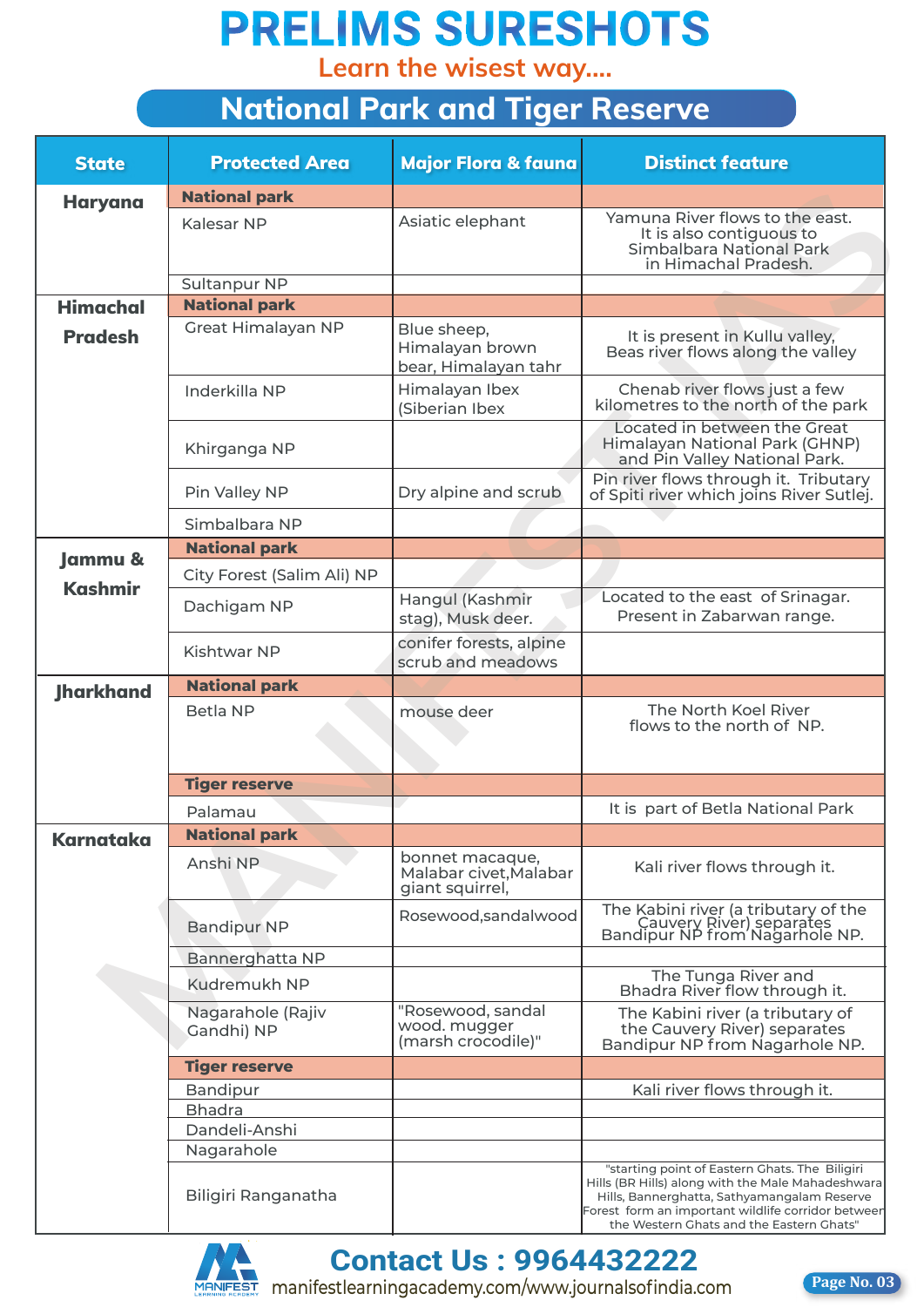**Learn the wisest way....**

|                |                                  | <b>National Park and Tiger Reserve</b>                 |                                                                                                                                                                                     |  |
|----------------|----------------------------------|--------------------------------------------------------|-------------------------------------------------------------------------------------------------------------------------------------------------------------------------------------|--|
| <b>State</b>   | <b>Protected Area</b>            | Major Flora & fauna                                    | <b>Distinct feature</b>                                                                                                                                                             |  |
| <b>Kerala</b>  | <b>National park</b>             |                                                        |                                                                                                                                                                                     |  |
|                | Anamudi Shola NP                 | Nilgiri marten, Nilgiri<br>tahr, Nilgiri langur        | Annamudi(2695m), the highest<br>peak in peninsular<br>india is present in this Np.                                                                                                  |  |
|                | Eravikulam NP                    |                                                        |                                                                                                                                                                                     |  |
|                | Mathikettan Shola NP             | tropical montane<br>forests                            |                                                                                                                                                                                     |  |
|                | Pambadum Shola NP                |                                                        | Present in Palani Hills, Kerala.<br>Also it is adjacent to<br>Palani NP, Tamil Nadu.                                                                                                |  |
|                | Periyar NP                       |                                                        | Mullaperiyar Dam constructed across<br>the Periyar river present in this<br>NP, But it is operated by Tamil Nadu.<br>This area forms catchment area<br>for Periyar and Pamba river. |  |
|                | Silent Valley NP                 | Lion tailed macaques                                   | Part of Nilgiri Biosphere.                                                                                                                                                          |  |
|                | <b>Tiger reserve</b>             |                                                        |                                                                                                                                                                                     |  |
|                | Periyar                          |                                                        |                                                                                                                                                                                     |  |
|                | Parambikulam                     |                                                        |                                                                                                                                                                                     |  |
| <b>Ladakh</b>  | <b>National park</b>             |                                                        |                                                                                                                                                                                     |  |
|                | Hemis NP                         | Snow leopards                                          | River Indus flows to the North<br>of the NP. Zanskar range<br>present to the south.                                                                                                 |  |
|                | <b>National park</b>             |                                                        |                                                                                                                                                                                     |  |
| <b>Madhya</b>  | Bandhavgarh NP                   |                                                        | Part of Vindhyas of Madhya pradesh.                                                                                                                                                 |  |
| <b>Pradesh</b> | <b>Dinosaur Fossils NP</b>       |                                                        | Located in Narmada Valley. Fossil<br>remains of Dinosaurs and its eggs<br>are found here.                                                                                           |  |
|                | Mandla Plant Fossil NP           |                                                        |                                                                                                                                                                                     |  |
|                | Indira Priyadarshini<br>Pench NP |                                                        | Located at south of the Satpura<br>ranges. Pench river which originates<br>in Mahadeo hills flows through the NP                                                                    |  |
|                | Kanha NP                         | barasingha (swamp deer)                                | Located at Mailkal range of satpura.                                                                                                                                                |  |
|                | Madhav NP                        | chinkara (Indian gazelle)                              | Sakhya Sagar and Madhav Sagar<br>lakes are present within this NP                                                                                                                   |  |
|                | Panna NP                         | <b>Gharials</b> (Fish eating fresh<br>water crocodile) | Covers catchment area of<br>ken river which is tributary<br>of Yamuna river.                                                                                                        |  |
|                | Sanjay NP                        |                                                        |                                                                                                                                                                                     |  |
|                | Satpura NP                       |                                                        |                                                                                                                                                                                     |  |
|                | Van Vihar NP                     |                                                        |                                                                                                                                                                                     |  |
|                | <b>Tiger reserve</b>             |                                                        |                                                                                                                                                                                     |  |
|                | Kanha                            |                                                        |                                                                                                                                                                                     |  |
|                | Pench                            |                                                        |                                                                                                                                                                                     |  |
|                | Bandhavgarh                      |                                                        |                                                                                                                                                                                     |  |
|                | Panna                            |                                                        |                                                                                                                                                                                     |  |
|                | Satpura                          |                                                        |                                                                                                                                                                                     |  |
|                | Sanjay-Dubri                     |                                                        | Located in Narmada valley. It is<br>connected to Guru ghasidas<br>NP of Chattisgarh.                                                                                                |  |



**Contact Us : 9964432222 Contact Us : 9964432222**

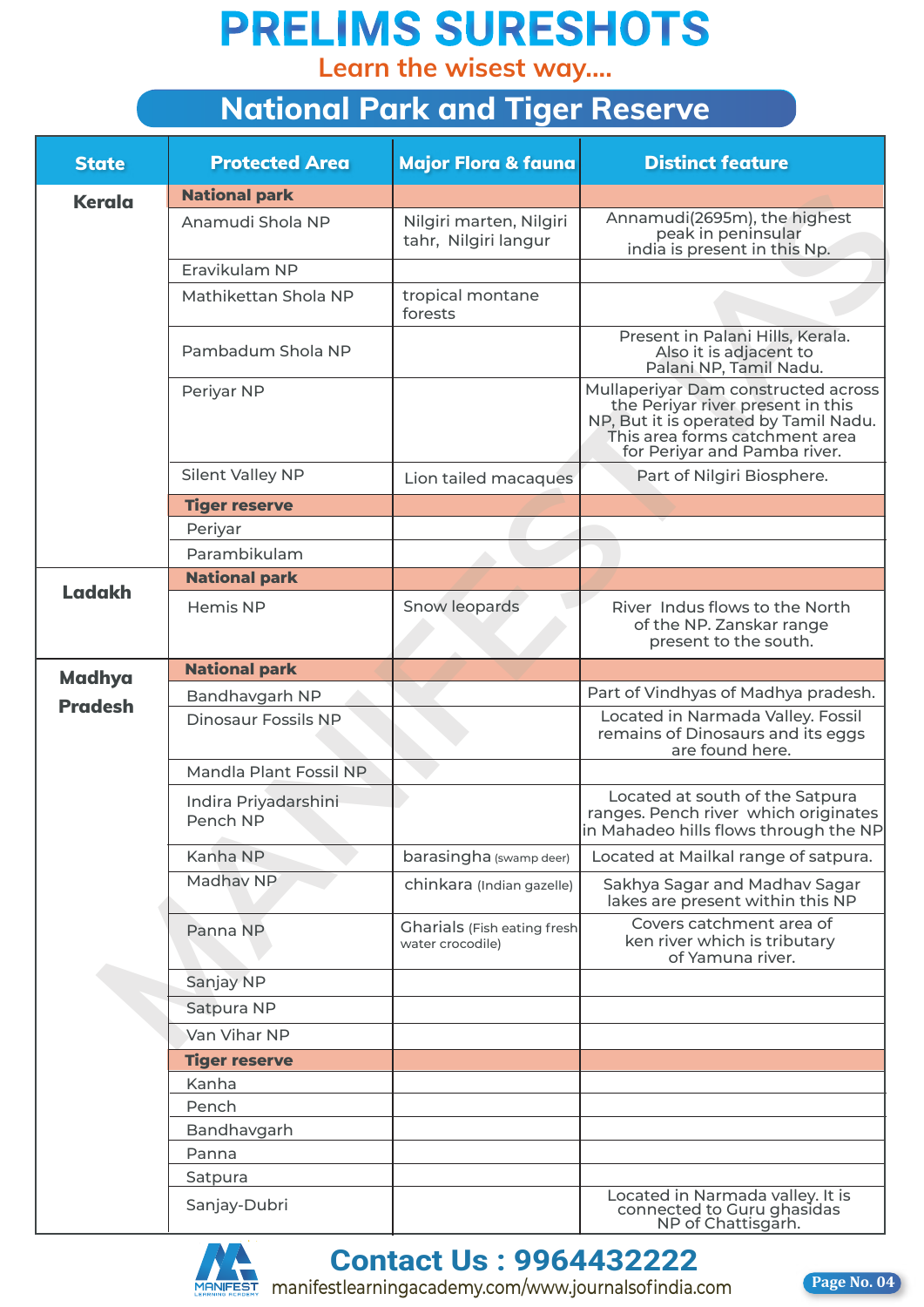**Learn the wisest way....**

| <b>National Park and Tiger Reserve</b> |                                      |                                    |                                                                                                                                                                                                                                                                               |
|----------------------------------------|--------------------------------------|------------------------------------|-------------------------------------------------------------------------------------------------------------------------------------------------------------------------------------------------------------------------------------------------------------------------------|
| <b>State</b>                           | <b>Protected Area</b>                | Major Flora & fauna                | <b>Distinct feature</b>                                                                                                                                                                                                                                                       |
| <b>Maharashtra</b>                     | <b>National park</b>                 |                                    |                                                                                                                                                                                                                                                                               |
|                                        | Chandoli NP                          |                                    | Located in Sahyadri Range<br>of the Western Ghats.                                                                                                                                                                                                                            |
|                                        | <b>Gugamal NP</b>                    |                                    |                                                                                                                                                                                                                                                                               |
|                                        | Nawegaon NP                          |                                    | Migratory birds visit Nawegaon<br>lake during winter season.                                                                                                                                                                                                                  |
|                                        | Pench (Jawaharlal Nehru) NP          |                                    |                                                                                                                                                                                                                                                                               |
|                                        | Sanjay Gandhi (Borivilli) NP         |                                    | North eastern part of the<br>Mumbai city. Kanheri caves<br>present within this NP                                                                                                                                                                                             |
|                                        | Tadoba NP                            |                                    |                                                                                                                                                                                                                                                                               |
|                                        | <b>Tiger reserve</b>                 |                                    |                                                                                                                                                                                                                                                                               |
|                                        | Melghat                              |                                    | Gawilgarh Hills present to the west<br>of the NP. River tapi forms northern<br>boundary of this reserve.                                                                                                                                                                      |
|                                        | Tadoba-Andhari                       | mugger (marsh)<br>crocodiles       | Tadoba Lake and Erai Reservoir<br>present within this.                                                                                                                                                                                                                        |
|                                        | Pench                                |                                    | Part of Pench NP                                                                                                                                                                                                                                                              |
|                                        | Sahyadri                             |                                    |                                                                                                                                                                                                                                                                               |
|                                        | Nawegaon-Nagzira<br>Bor              |                                    |                                                                                                                                                                                                                                                                               |
|                                        | <b>National park</b>                 |                                    |                                                                                                                                                                                                                                                                               |
| <b>Manipur</b>                         | Keibul-Lamjao NP<br>(in Loktak Lake) |                                    | Part of Loktak lake,<br>Phudmis present here                                                                                                                                                                                                                                  |
|                                        | <b>National park</b>                 |                                    |                                                                                                                                                                                                                                                                               |
| <b>Meghalaya</b>                       | Balphakram NP                        |                                    | Located South of Garo hills.                                                                                                                                                                                                                                                  |
|                                        | Nokrek Ridge NP                      | Red panda, hoolock<br>gibbon,      | located to the west of the Garo hills                                                                                                                                                                                                                                         |
| <b>Mizoram</b>                         | <b>National park</b>                 |                                    |                                                                                                                                                                                                                                                                               |
|                                        | Murlen NP                            |                                    | Located close to the Chin<br>Hills of Myanmar.                                                                                                                                                                                                                                |
|                                        | Phawngpui Blue<br><b>Mountain NP</b> |                                    | Blue Mountain-2,157 m - the highest<br>peak in the state present within this NP                                                                                                                                                                                               |
|                                        | <b>Tiger reserve</b>                 |                                    |                                                                                                                                                                                                                                                                               |
|                                        | Dampa                                | clouded leopard,                   | "No tiger was found in here along<br>with Buxa (WB) & Palamau<br>(Jharkhand) reserves in the 2018<br>tiger census. Located to the edge<br>of Lushai Hills (Mizo Hills)"                                                                                                       |
| <b>Nagaland</b>                        | <b>National park</b>                 |                                    |                                                                                                                                                                                                                                                                               |
|                                        | Intanki NP                           | hoolock gibbon,<br>golden langur   | Located to the western<br>periphery of Barail Range                                                                                                                                                                                                                           |
| <b>Odisha</b>                          | <b>National park</b>                 |                                    |                                                                                                                                                                                                                                                                               |
|                                        | Bhitarkanika NP                      | Saltwater crocodile,<br>Mangroves. | The NP is drained by Brahmani,<br>Baitarani & Dhamra river. Gahirmatha<br>Marine Sanctuary separates the park<br>from the Bay of Bengal. It is known for<br>Olive ridely Turtles. It extends from<br>Dhamra River mouth in the north to<br>Brahmani river mouth in the south. |
|                                        | <b>Simlipal NP</b>                   |                                    | Part of Mayurbhanj Elephant Reserve                                                                                                                                                                                                                                           |



**Contact Us : 9964432222 Contact Us : 9964432222**



**Page No. 05**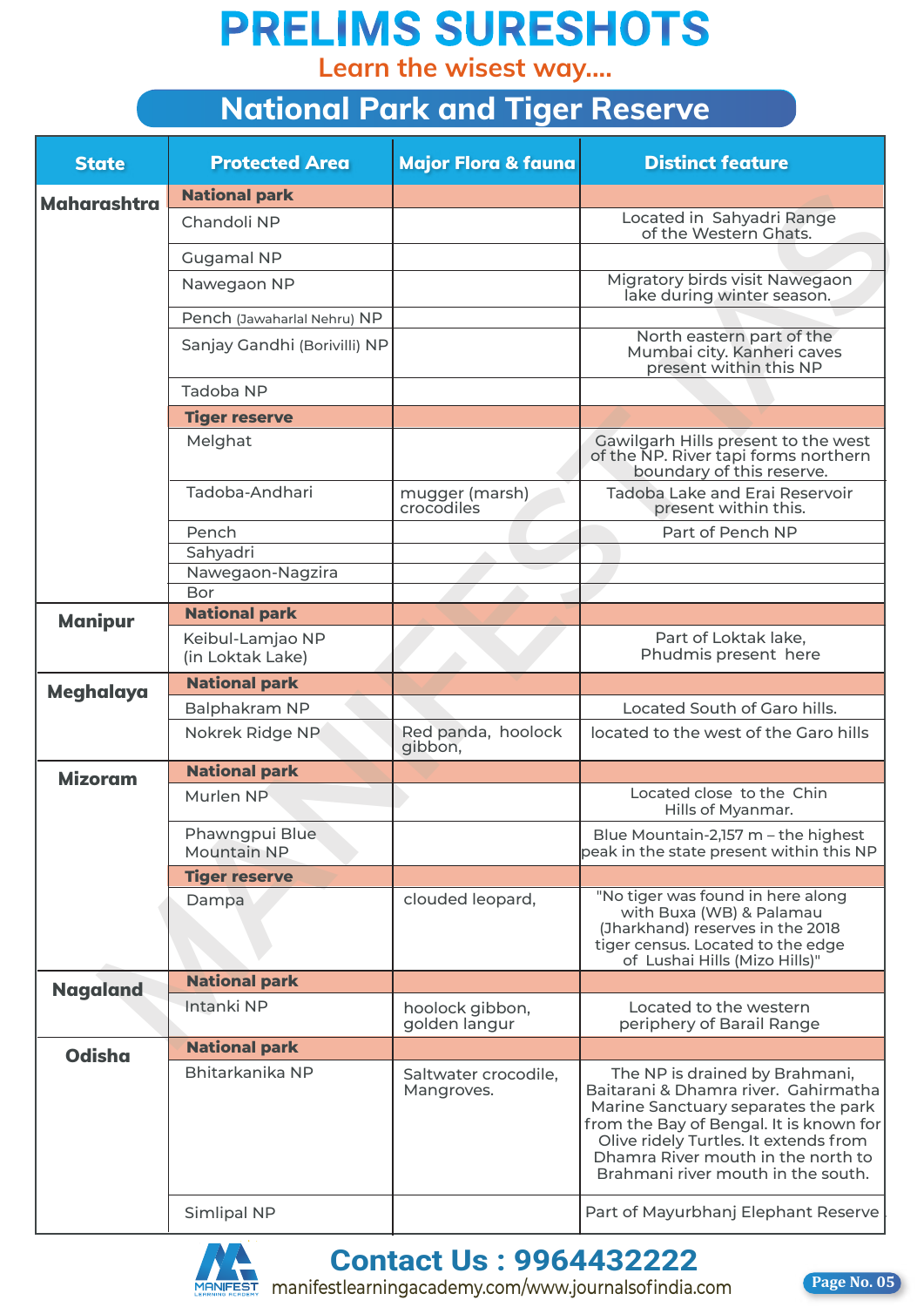**Learn the wisest way....**

|                    | <b>National Park and Tiger Reserve</b> |                                    |                                                                                                                                                                                                                                                                            |  |  |
|--------------------|----------------------------------------|------------------------------------|----------------------------------------------------------------------------------------------------------------------------------------------------------------------------------------------------------------------------------------------------------------------------|--|--|
| <b>State</b>       | <b>Protected Area</b>                  | Major Flora & fauna                | <b>Distinct feature</b>                                                                                                                                                                                                                                                    |  |  |
| <b>Maharashtra</b> | <b>National park</b>                   |                                    |                                                                                                                                                                                                                                                                            |  |  |
|                    | Chandoli NP                            |                                    | Located in Sahyadri Range<br>of the Western Ghats.                                                                                                                                                                                                                         |  |  |
|                    | <b>Gugamal NP</b>                      |                                    |                                                                                                                                                                                                                                                                            |  |  |
|                    | Nawegaon NP                            |                                    | Migratory birds visit Nawegaon<br>lake during winter season.                                                                                                                                                                                                               |  |  |
|                    | Pench (Jawaharlal Nehru) NP            |                                    |                                                                                                                                                                                                                                                                            |  |  |
|                    | Sanjay Gandhi (Borivilli) NP           |                                    | North eastern part of the<br>Mumbai city. Kanheri caves<br>present within this NP                                                                                                                                                                                          |  |  |
|                    | Tadoba NP                              |                                    |                                                                                                                                                                                                                                                                            |  |  |
|                    | <b>Tiger reserve</b>                   |                                    |                                                                                                                                                                                                                                                                            |  |  |
|                    | Melghat                                |                                    | Gawilgarh Hills present to the west<br>of the NP. River tapi forms northern<br>boundary of this reserve.                                                                                                                                                                   |  |  |
|                    | Tadoba-Andhari                         | mugger (marsh)<br>crocodiles       | Tadoba Lake and Erai Reservoir<br>present within this.                                                                                                                                                                                                                     |  |  |
|                    | Pench                                  |                                    | Part of Pench NP                                                                                                                                                                                                                                                           |  |  |
|                    | Sahyadri                               |                                    |                                                                                                                                                                                                                                                                            |  |  |
|                    | Nawegaon-Nagzira<br>Bor                |                                    |                                                                                                                                                                                                                                                                            |  |  |
|                    | <b>National park</b>                   |                                    |                                                                                                                                                                                                                                                                            |  |  |
| <b>Manipur</b>     | Keibul-Lamjao NP<br>(in Loktak Lake)   |                                    | Part of Loktak lake,<br>Phudmis present here                                                                                                                                                                                                                               |  |  |
|                    | <b>National park</b>                   |                                    |                                                                                                                                                                                                                                                                            |  |  |
| <b>Meghalaya</b>   | Balphakram NP                          |                                    | Located South of Garo hills.                                                                                                                                                                                                                                               |  |  |
|                    | Nokrek Ridge NP                        | Red panda, hoolock<br>gibbon,      | located to the west of the Garo hills                                                                                                                                                                                                                                      |  |  |
| <b>Mizoram</b>     | <b>National park</b>                   |                                    |                                                                                                                                                                                                                                                                            |  |  |
|                    | Murlen NP                              |                                    | Located close to the Chin<br>Hills of Myanmar.                                                                                                                                                                                                                             |  |  |
|                    | Phawngpui Blue<br><b>Mountain NP</b>   |                                    | Blue Mountain-2,157 m - the highest<br>peak in the state present within this NP                                                                                                                                                                                            |  |  |
|                    | <b>Tiger reserve</b>                   |                                    |                                                                                                                                                                                                                                                                            |  |  |
|                    | Dampa                                  | clouded leopard,                   | "No tiger was found in here along<br>with Buxa (WB) & Palamau<br>(Jharkhand) reserves in the 2018<br>tiger census. Located to the edge<br>of Lushai Hills (Mizo Hills)"                                                                                                    |  |  |
| <b>Nagaland</b>    | <b>National park</b>                   |                                    |                                                                                                                                                                                                                                                                            |  |  |
|                    | Intanki NP                             | hoolock gibbon,<br>golden langur   | Located to the western<br>periphery of Barail Range                                                                                                                                                                                                                        |  |  |
| <b>Odisha</b>      | <b>National park</b>                   |                                    |                                                                                                                                                                                                                                                                            |  |  |
|                    | Bhitarkanika NP                        | Saltwater crocodile,<br>Mangroves. | The NP is drained by Brahmani, Baitarani &<br>Dhamra river. Gahirmatha Marine Sanctuary<br>separates the park from the Bay of Bengal.<br>It is known for Olive ridely Turtles. It<br>extends from Dhamra River mouth in the<br>north to Brahmani river mouth in the south. |  |  |
|                    | <b>Simlipal NP</b>                     |                                    | Part of Mayurbhanj Elephant Reserve.                                                                                                                                                                                                                                       |  |  |
|                    | <b>Tiger reserve</b>                   |                                    |                                                                                                                                                                                                                                                                            |  |  |
|                    | Similipal                              |                                    |                                                                                                                                                                                                                                                                            |  |  |
|                    | Satkosia                               |                                    | Mahanadi river flows through this Reserve.                                                                                                                                                                                                                                 |  |  |



#### **Contact Us : 9964432222 Contact Us : 9964432222**

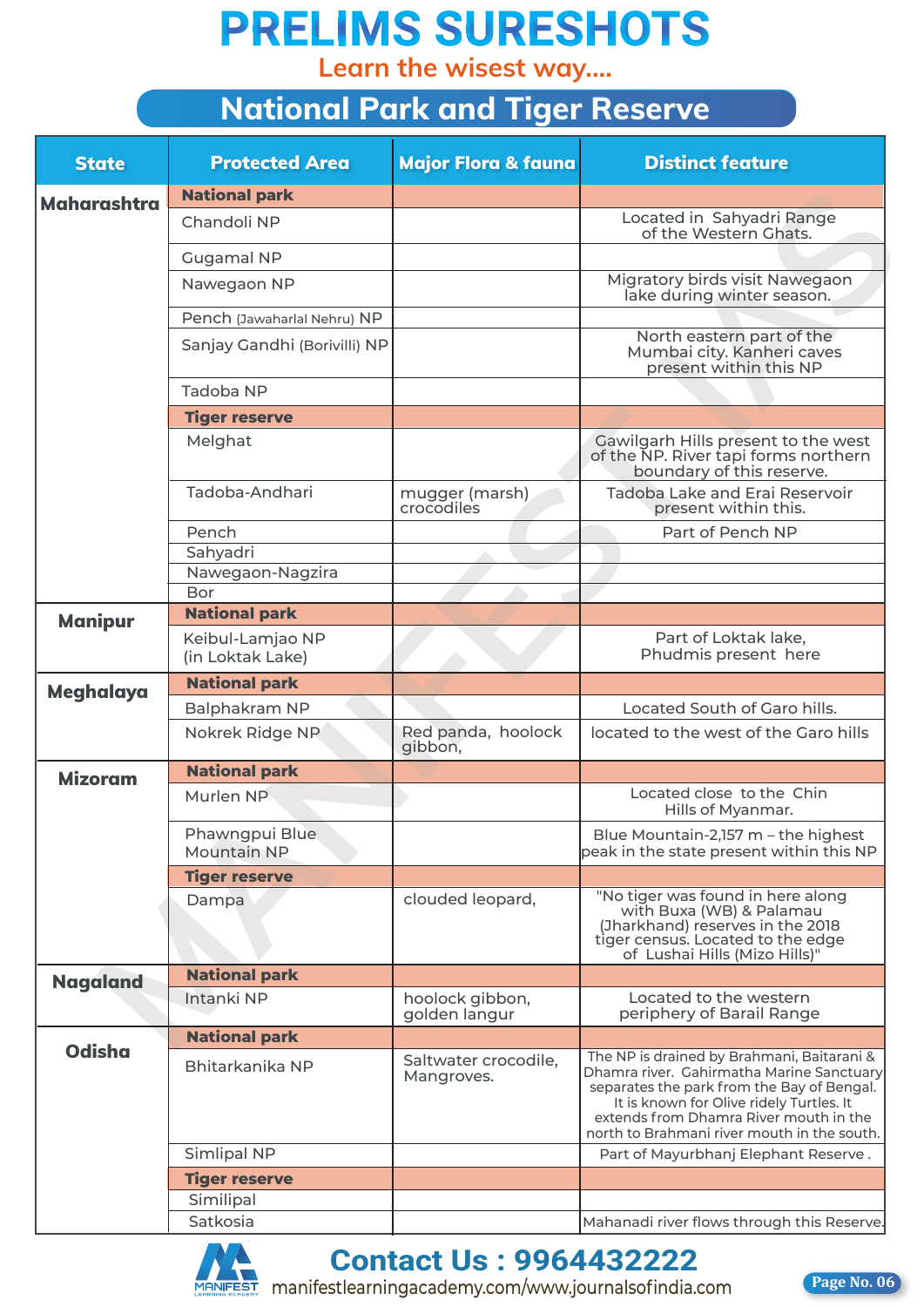**Learn the wisest way....**

#### **National Park and Tiger Reserve**

| <b>State</b>      | <b>Protected Area</b>                  | Major Flora & fauna                                                    | <b>Distinct feature</b>                                                                   |
|-------------------|----------------------------------------|------------------------------------------------------------------------|-------------------------------------------------------------------------------------------|
| Rajasthan         | <b>National park</b>                   |                                                                        |                                                                                           |
|                   | Desert NP                              | Great Indian bustard,<br>Chinkara or Indian<br>Gazelle,                | It is situated in Jaisalmer<br>district and Barmer district.                              |
|                   | Keoladeo Ghana NP                      | sarus crane, Migratory<br>bird Siberian Crane.                         | The park is a freshwater swamp. Also<br>known as Bharatpur Bird Sanctuary.                |
|                   | Mukundra Hills NP                      |                                                                        | located within the Kathiawar-<br>Gir dry deciduous forests.                               |
|                   | Ranthambhore NP                        | mugger crocodile                                                       | It is bounded to the north by the<br>Banas River and to the south by<br>the Chambal River |
|                   | Sariska NP                             |                                                                        | It is a part of the Aravalli Range                                                        |
|                   | <b>Tiger reserve</b>                   |                                                                        |                                                                                           |
|                   | Ranthambore                            |                                                                        |                                                                                           |
|                   | Sariska                                |                                                                        |                                                                                           |
|                   | Mukandra Hills                         |                                                                        |                                                                                           |
|                   | Ramgarh Vishdhari                      |                                                                        | It acts as a buffer for Ranthambore<br><b>National Park</b>                               |
| <b>Sikkim</b>     | <b>National park</b>                   |                                                                        |                                                                                           |
|                   | Khangchendzonga NP                     | musk deer, snow<br>leopard, Himalayan<br>tahr, serow, goral,<br>takin, | It is also a Biosphere reserve                                                            |
| <b>Tamil Nadu</b> | <b>National park</b>                   |                                                                        |                                                                                           |
|                   | <b>Guindy NP</b>                       | <b>Blackbuck</b>                                                       | It is located in Chennai city.                                                            |
|                   | Gulf of Mannar Marine NP               | Dugong a marine<br>mammal, is the<br>flagship mammal of<br>the park.   | coral reefs in the Gulf of Mannar                                                         |
|                   | <b>Indira Gandhi</b><br>(Annamalai) NP | lion-tailed macaque,                                                   | Located in the Anaimalai Hills of<br><b>Coimbatore District</b>                           |
|                   | Mudumalai NP                           | Indian elephant,<br>Bengal tiger, gaur                                 | It is part of e Nilgiri Hills<br>(Blue Mountains)                                         |
|                   | Mukurthi NP                            | Nilgiri tahr is the<br>keystone species here.                          | It is also part of<br>Nilgiri Biosphere Reserve                                           |
|                   | <b>Tiger reserve</b>                   |                                                                        |                                                                                           |
|                   | Kalakad-Mundanthurai                   |                                                                        | Part of Agasthyamalai<br>Biosphere Reserve.                                               |
|                   | Mudumalai                              |                                                                        |                                                                                           |
|                   | Sathyamangalam                         |                                                                        | Located in the Eastern Ghats<br>in the Erode District. Tamil Nadu                         |
|                   | Anamalai                               |                                                                        |                                                                                           |
|                   | Srivilliputhur-Megamalai               |                                                                        | It is present in the catchment<br>area of Vaigai river which empties                      |



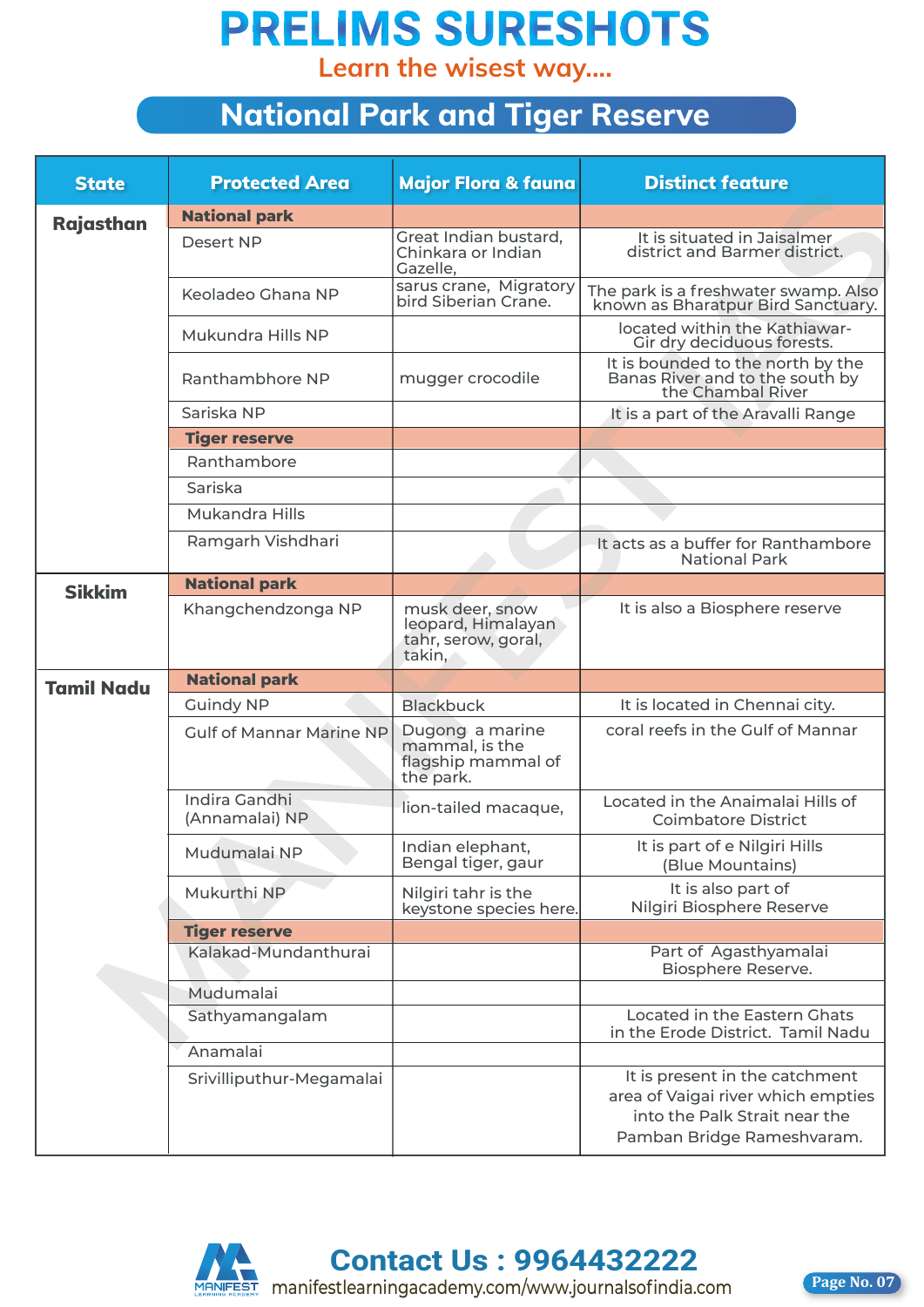**Learn the wisest way....**

#### **National Park and Tiger Reserve**

| <b>State</b>     | <b>Protected Area</b>            | Major Flora & fauna                                                                            | <b>Distinct feature</b>                                                                                                                                                                                                                               |
|------------------|----------------------------------|------------------------------------------------------------------------------------------------|-------------------------------------------------------------------------------------------------------------------------------------------------------------------------------------------------------------------------------------------------------|
| <b>Telangana</b> | <b>National park</b>             |                                                                                                |                                                                                                                                                                                                                                                       |
|                  | Kasu Brahmananda<br>Reddy NP     |                                                                                                | Present in between Jubilee Hills<br>and Banjara Hills in Hyderabad City.                                                                                                                                                                              |
|                  | Mahaveer Harina<br>Vanasthali NP |                                                                                                | It is a deer park on the outskirts<br>of Hyderabad.                                                                                                                                                                                                   |
|                  | Mrugavani NP                     |                                                                                                | It is located on the<br>outskirts of Hyderabad                                                                                                                                                                                                        |
|                  | <b>Tiger reserve</b>             |                                                                                                |                                                                                                                                                                                                                                                       |
|                  | Kawal                            |                                                                                                | The river Godavari flows to the south<br>of this reserve                                                                                                                                                                                              |
|                  | Amrabad                          |                                                                                                | "It was part of Nagarjunasagar-<br>Srisailam Tiger reserve, but post-<br>bifurcation, the northern part of the<br>reserve is vested with Telangana state<br>and renamed as Amrabad Tiger<br>Reserve. It is India's second<br>-largest tiger reserve." |
| <b>Tripura</b>   | <b>National park</b>             |                                                                                                |                                                                                                                                                                                                                                                       |
|                  | Clouded Leopard NP               |                                                                                                | It is a part of the Sipahijola Wildlife<br>Sanctuary. River Gumti seperatess<br>it from Trishna Wild Life sanctuary                                                                                                                                   |
|                  | Bison (Rajbari) NP               | : Indian Gaur, deer,<br>Golden langurs,                                                        | Rajbari National Park is a national<br>park in the Trishna Wildlife Sanctuary.<br>Where Gumti river flows. Also<br>Rudrasagar lake, a ramsar<br>site present near to this WLS                                                                         |
| <b>Uttar</b>     | <b>National park</b>             |                                                                                                |                                                                                                                                                                                                                                                       |
| <b>Pradesh</b>   | Dudhwa NP                        | swamp deer<br>(barasingha), sambar<br>deer, barking deer,<br>rhinoceros, elephants,<br>cheetal | The Sharda River (also called Kali<br>River and Mahakali River) flows<br>along the boundary of this NP.<br>Also The Ghaghara River flows<br>along the other side boundary.                                                                            |
|                  | <b>Tiger reserve</b>             |                                                                                                |                                                                                                                                                                                                                                                       |
|                  | Dudhwa                           |                                                                                                |                                                                                                                                                                                                                                                       |
|                  | Pilibhit                         |                                                                                                | It lies along the India-Nepal border.<br>The Sharda Sagar Dam is on the<br>eastern boundary of the reserve                                                                                                                                            |